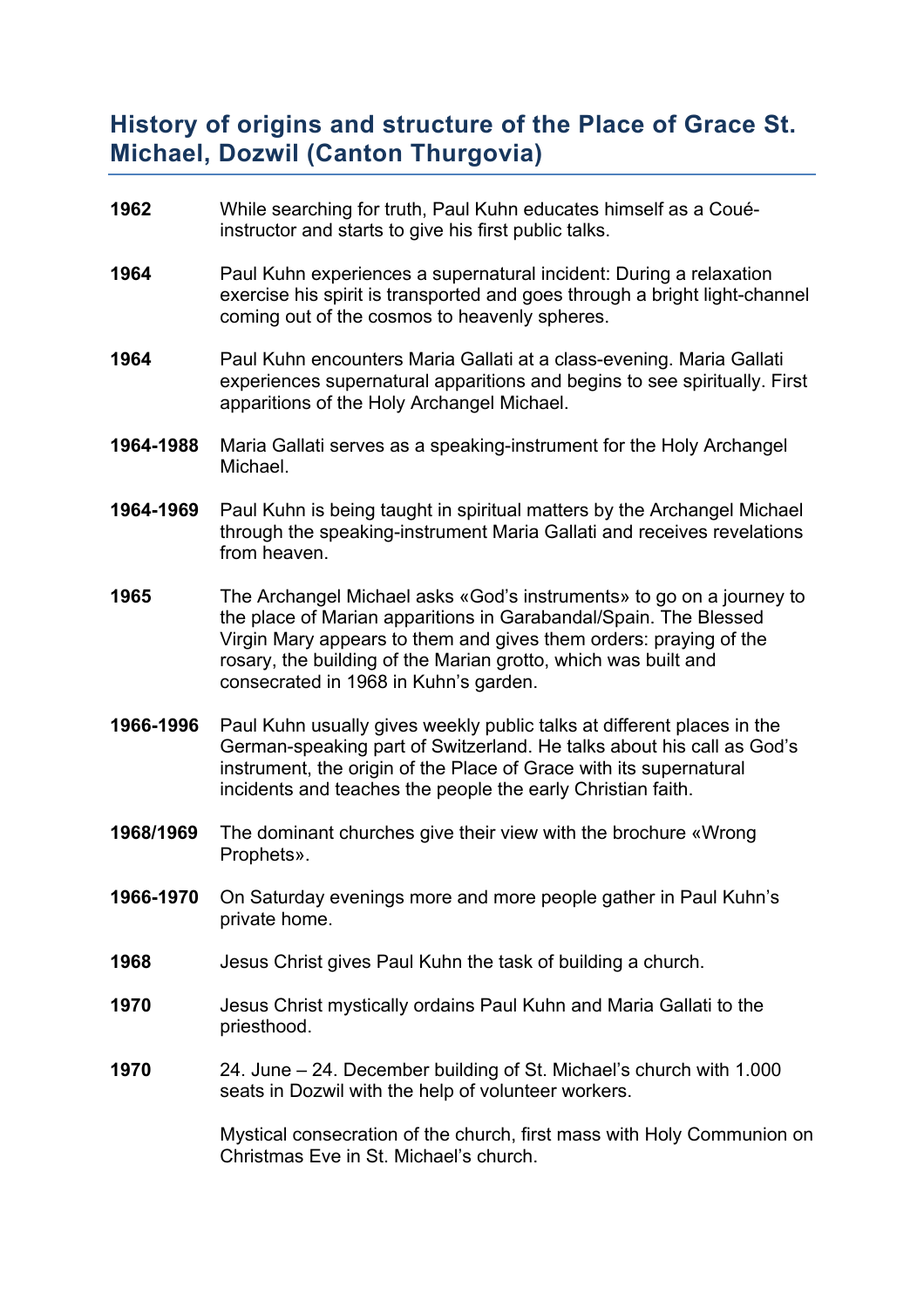| 1974      | Foundation of the St. Michael's Association as a registered association<br>with the aim: «The association aims the organisation, securing and<br>promotion of the missionary activity on ecumenical basis in the service<br>of the Archangels Michael, Gabriel, Raffael and Uriel». There is no<br>membership for church attendees! No church tax! |
|-----------|----------------------------------------------------------------------------------------------------------------------------------------------------------------------------------------------------------------------------------------------------------------------------------------------------------------------------------------------------|
| 1975      | Prof. Dr. Dr. Andreas Resch, parapsychologist from Innsbruck, looks<br>into (inspects) the Place of Grace on behalf of the Swiss Bishops'<br>Conference. His recommendation: The Catholic Church should make<br>use of the teaching and the charisma of the Place of Grace.                                                                        |
| 1976      | Acquisition of the restaurant Landhaus and conversion to a pilgrimage<br>house.                                                                                                                                                                                                                                                                    |
| 1979      | New construction of the House St. Michael in Dozwil as a guest house<br>for pilgrims and visitors by the Bernet family. Inauguration in April.                                                                                                                                                                                                     |
| 1987      | Ulrich Aeberhard gets to know Paul Kuhn and Maria Gallati and later on<br>he himself receives revelations from heaven in the written word.                                                                                                                                                                                                         |
| 1988      | January 16 <sup>th</sup> Maria Gallati dies. May 8 <sup>th</sup> : climax of the May-riots in<br>Dozwil.                                                                                                                                                                                                                                           |
| 1989      | The own periodical publication «Benedicite» is initially issued in<br>September. January 21 <sup>st</sup> : Ulrich Aeberhard is ordained as priest by Paul<br>Kuhn.                                                                                                                                                                                |
|           | October 12 <sup>th</sup> : The Swiss-German Bishops' Conference requests the<br>church goers to decide between the Catholic Church and the Place of<br>Grace St. Michael.                                                                                                                                                                          |
| 1991      | The video film «Guided by God» is published.                                                                                                                                                                                                                                                                                                       |
| 1994-1995 | Public talks in Vienna, Bergamo, Stuttgart and Nuremberg.                                                                                                                                                                                                                                                                                          |
| 1997      | The foundation «Sfantul Mihail», a relief organisation for street children<br>in Bucharest, is founded with the support of the St. Michael's<br>Association.                                                                                                                                                                                       |
| 1998      | The Place of Grace presents itself on the internet: http://st-michael.ch.                                                                                                                                                                                                                                                                          |
|           | «The Socrates foundation for health, education and upbringing» is<br>founded with support from St. Michael's Association. Aim and purpose:<br>Planning and construction of a new Christian clinic for patients with<br>severe diseases as well as promotion of natural medicine through<br>research and development. stiftung-sokrates.ch.         |
| 1999      | The video film «The Path to the Light» is released.                                                                                                                                                                                                                                                                                                |
| from 2001 | Public worship services in Swiss cities and towns. Intensified pastoral<br>care for the youth and church camps for young people in Engadine.                                                                                                                                                                                                       |